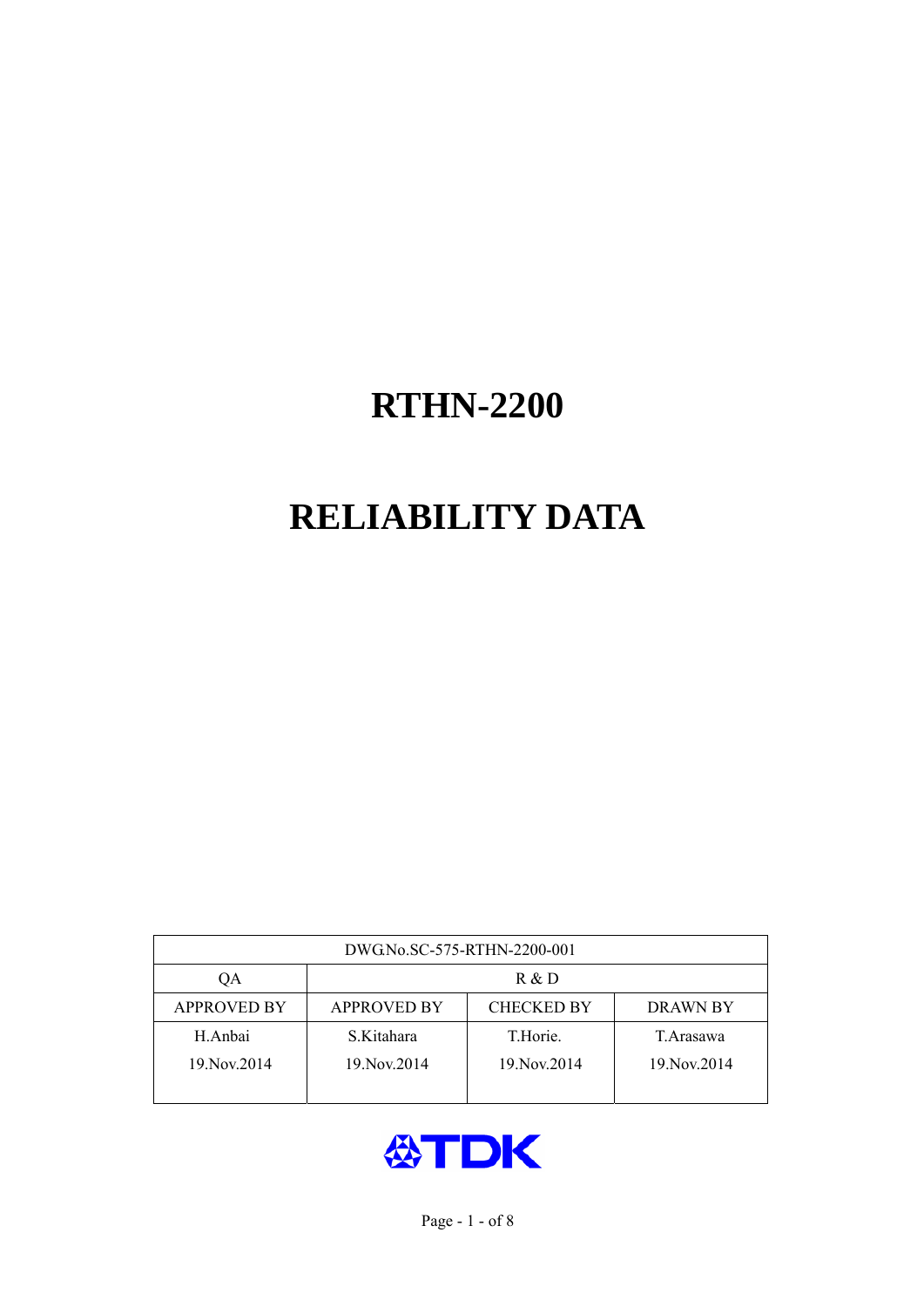### INDEX

|                                     | Page   |
|-------------------------------------|--------|
| 1. Calculated Values of MTBF        | Page-3 |
| 2. Vibration Test                   | Page-4 |
| 3. Heat Cycle Test                  | Page-5 |
| 4. Humidity Test                    | Page-6 |
| 5. High Temperature Resistance Test | Page-7 |
| 6. Low Temperature Storage Test     | Page-8 |
|                                     |        |

The following data are typical values. As all units have nearly the same characteristics, the data to be considered as ability values.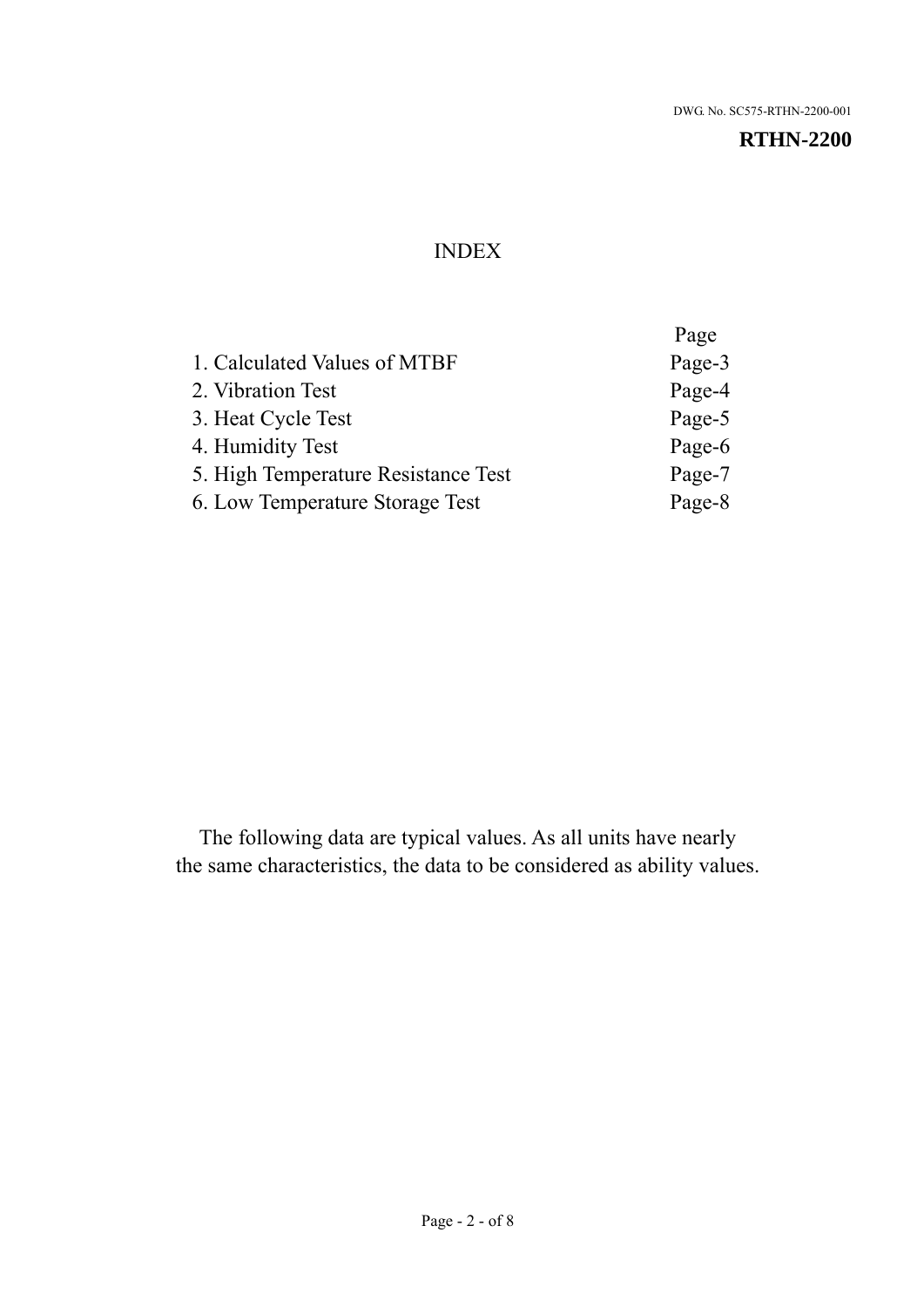1. Calculated Values of MTBF

MODEL:RTHN-2200

(1)Calculating Method

Calculated Based on parts stress Reliability projection of MIL-HDBK-217F NOTICE2.

Individual failure rates  $\lambda$  G is given to each part and MTBF is

Calculated by the count of each part.

$$
MIBF = \frac{1}{\lambda_{\text{expap}}} = \frac{1}{\sum_{i=1}^{n} N_i (\lambda_{\text{G}} \pi_Q)_i} \times 10^6 \text{ (hours)}
$$

| $\lambda$ equip | : Total equipment failure rate (Failure / $10^6$ Hours)         |
|-----------------|-----------------------------------------------------------------|
| $\lambda$ G     | : Generic failure rate for the <i>i</i> th generic part         |
|                 | (Failure/ $10^6$ Hours)                                         |
| Ni              | : Quantity of i th generic part                                 |
| N               | : Number of different generic part categories                   |
| $\pi Q$         | : Generic quality factor for the i th generic part( $\pi Q=1$ ) |

## (2)MTBF Values

GF: Ground, Fixed

 $MTBF = 2,142,062$  (Hours)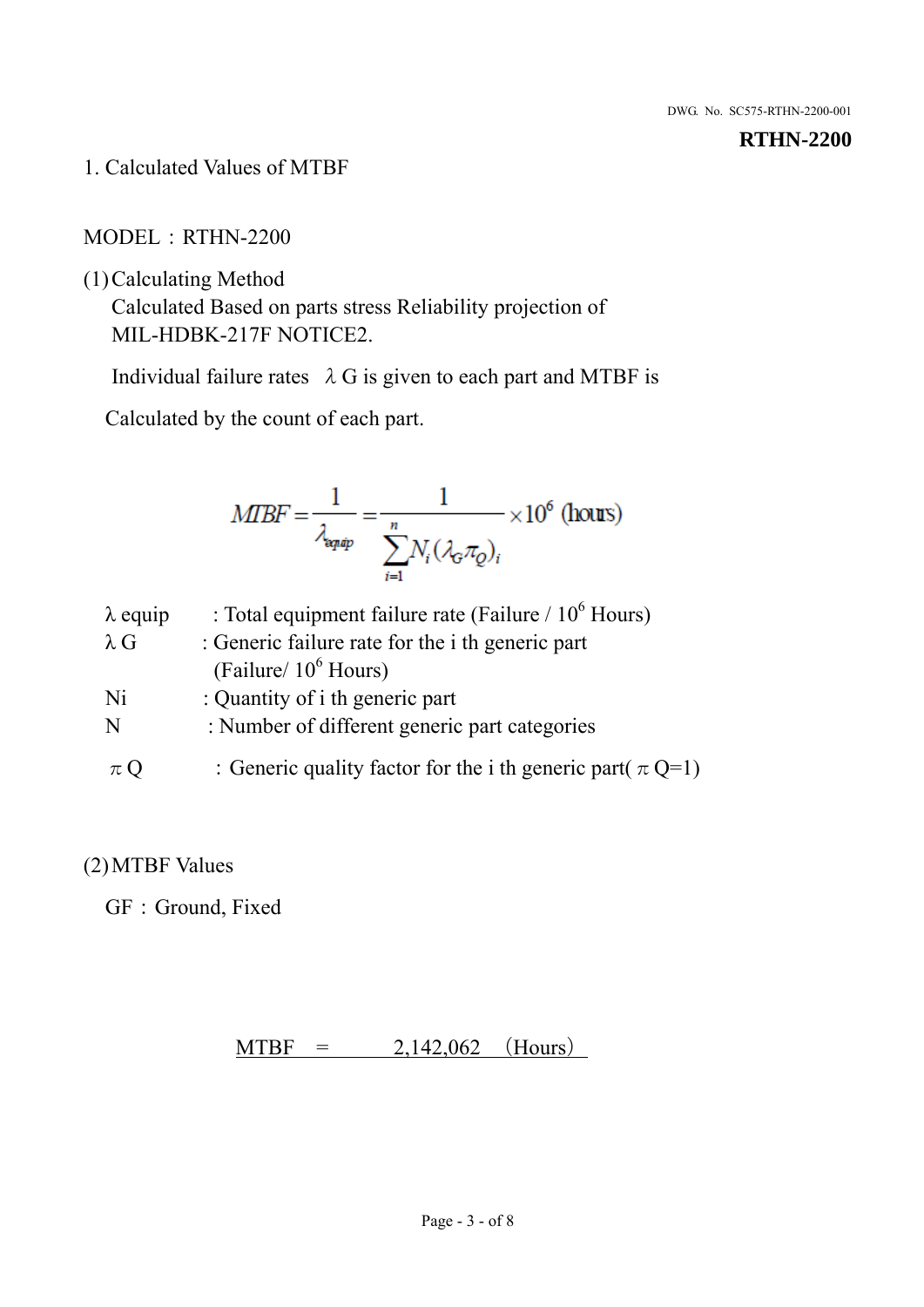### 2. Vibration Test

### MODEL: RTHN-2200 (Representation Product : RTHN-5150)

- (1)Vibration Test Class Frequency Variable Endurance Test
- (2)Equipment Used Controller VS-1000-6, Vibrator 905-FN (IMV CORP.)
- (3)The Number of D.U.T (Device Under Test) 2 units
- (4)Test Conditions Frequency : 10~55Hz Amplitude : 0.7mm,Sweep for 1 min. Dimension and times : X,Y and Z Directions for 0.5 hours each.
- (5)The Method Fix the D.U.T on the fitting-stage
- (6)Test Results PASS

| $\sim$ 1<br>Check item            | Spec.                                            |                   | <b>Before Test</b> | After Test        |
|-----------------------------------|--------------------------------------------------|-------------------|--------------------|-------------------|
| Attenuation(dB)                   | Differential Mode: 25dB min.                     | $0.2$ MHz         | 75.15              | 75.10             |
|                                   |                                                  | 30 MHz            | 56.05              | 56.05             |
|                                   | Common Mode: 25dB min.                           | $0.1$ MHz         | 32.80              | 32.80             |
|                                   |                                                  | 10 MHz            | 38.70              | 38.20             |
| Leakage Current (mA)              | 5mA max. (500V, 60Hz)                            | Line1             | 2.68               | 2.67              |
|                                   |                                                  | Line <sub>2</sub> | 2.68               | 2.67              |
|                                   |                                                  | Line3             | 2.69               | 2.68              |
| DC Resistance (m $\Omega$ )       | $6m\Omega$<br>max.                               |                   | 2.54               | 2.54              |
| <b>Test Voltage</b>               | $L-L$ : 2192Vdc 60sec.<br>$L-E$ : 2500Vac 60sec. |                   |                    |                   |
|                                   |                                                  |                   | OK.                | OK                |
| Isolation Resistance( $M\Omega$ ) | $100M\Omega$ min.(500Vdc 60sec.)                 |                   | $1.0 \times 10^7$  | $1.0 \times 10^7$ |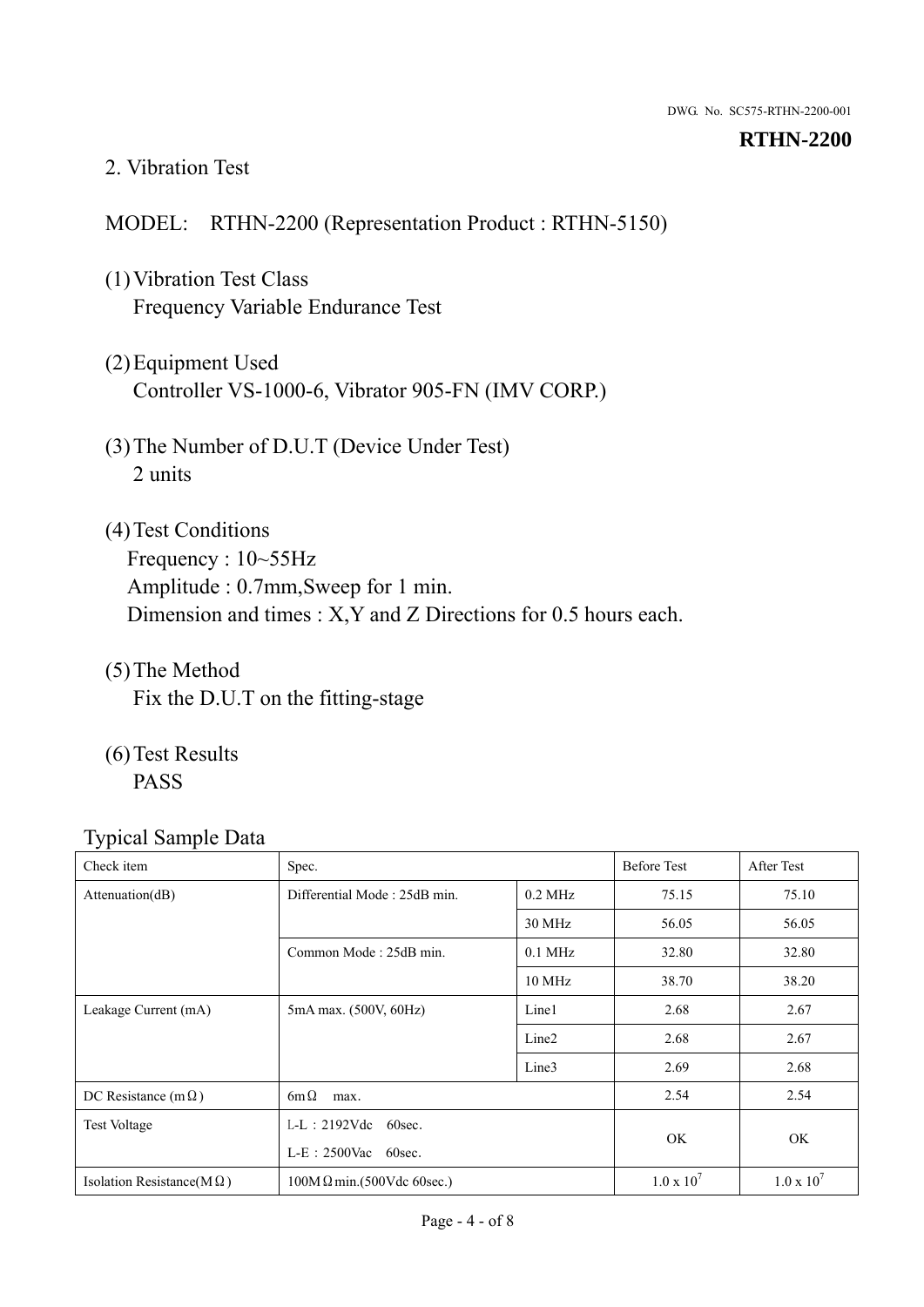# 3. Heat Cycle Test

## MODEL: RTHN-2200 (Representation Product : RTHN-5150)

## (1)Equipment Used TEMPERATURE CHAMBER TSA-71H-W (ESPEC CORP.)

- (2)The Number of D.U.T (Device Under Test) 2 units
- (3)Test Conditions

Ambient Temperature : -25~+85℃ Test Cycles: 100 cycles



(4)The Method

Before the test check if there is no abnormal characteristics and put the D.U.T in the testing chamber. Then test it in the above cycles, After the test is completed leave it for 1 hour at room temperature and check it if there is no abnormal each characteristics.

(5)Test Results PASS

| Check item                        | Spec.                                            |                   | <b>Before Test</b>  | After Test        |
|-----------------------------------|--------------------------------------------------|-------------------|---------------------|-------------------|
| Attenuation(dB)                   | Differential Mode: 25dB min.                     | $0.2$ MHz         | 68.95               | 73.65             |
|                                   |                                                  | 30 MHz            | 57.70               | 54.75             |
|                                   | Common Mode: 25dB min.                           | $0.1$ MHz         | 33.50               | 31.50             |
|                                   |                                                  | 10 MHz            | 40.25               | 40.40             |
| Leakage Current (mA)              | 5mA max. (500V, 60Hz)                            | Line1             | 2.69                | 2.63              |
|                                   |                                                  | Line <sub>2</sub> | 2.67                | 2.65              |
|                                   |                                                  | Line3             | 2.67                | 2.65              |
| DC Resistance (m $\Omega$ )       | $6m\Omega$<br>max                                |                   | 2.47                | 2.44              |
| <b>Test Voltage</b>               | $L-L: 2192Vdc$<br>60sec<br>$L-E$ : 2500Vac 60sec |                   | OK.                 | OK                |
|                                   |                                                  |                   |                     |                   |
| Isolation Resistance( $M\Omega$ ) | $100M\Omega$ min.(500Vdc 60sec.)                 |                   | $1.0 \times 10^{7}$ | $1.0 \times 10^7$ |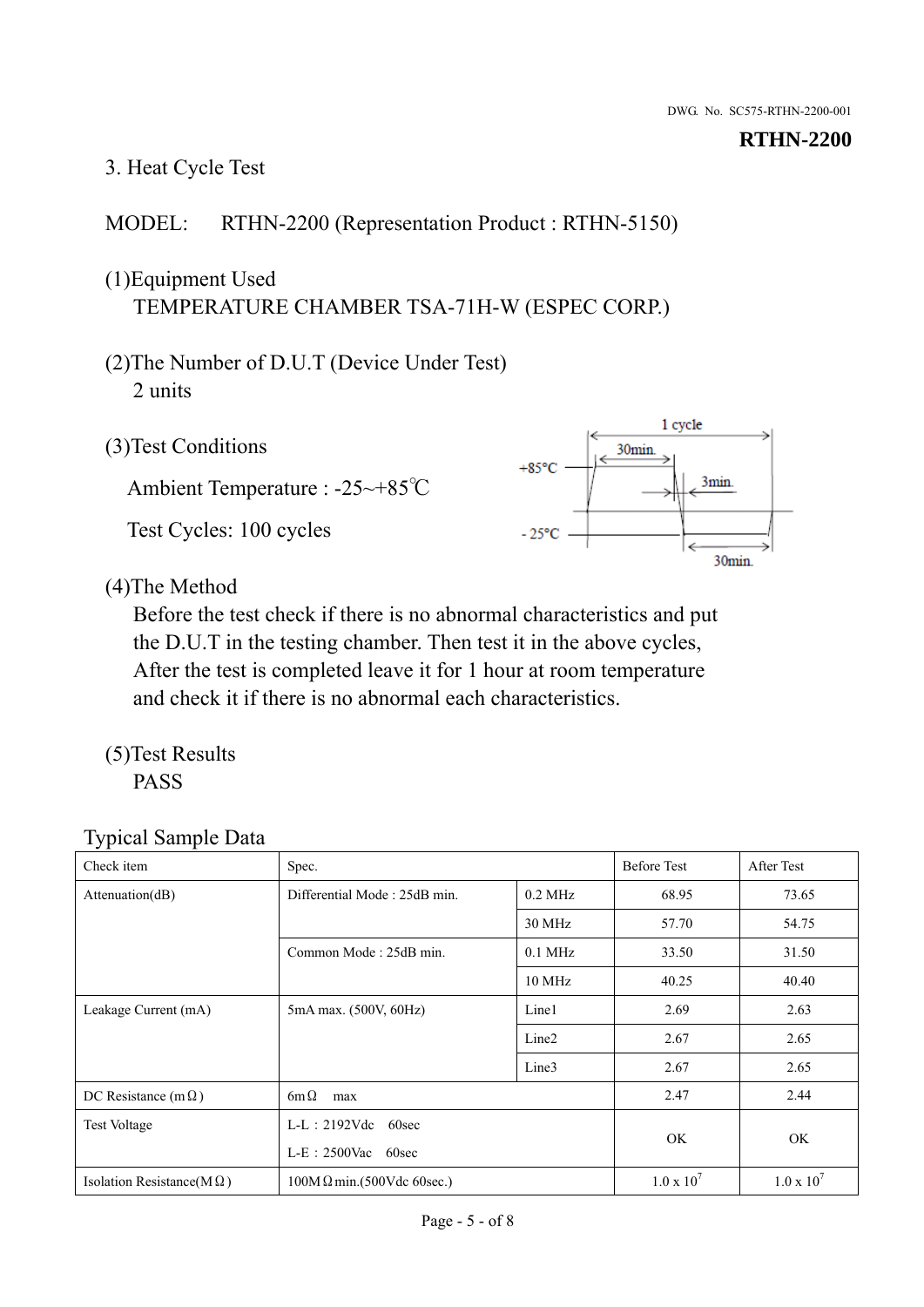#### 4. Humidity Test

## MODEL: RTHN-2200 (Representation Product : RTHN-5150)

## (1)Equipment Used TEMP. & HUMID. CHAMBER PR-4KT (ESPEC CORP.)

- (2)The Number of D.U.T (Device Under Test) 2 units
- (3)Test Conditions

Ambient Temperature : +40℃

Test Times: 500 hours Ambient Humidity: 90~95%RH No Dewdrop

### (4)The Method

Before the test check if there is no abnormal characteristics and put the D.U.T in the testing chamber. Then test it in the above conditions. After the test is completed leave it for 1 hour at room temperature and check it if there is no abnormal each characteristics.

#### (5)Test Results PASS

# Typical Sample Data

Check item Spec. Spec. Spec. Spec. Spec. Spec. Spec. Spec. Spec. Spec. Spec. Spec. Spec. Spec. Spec. Spec. Spec. Spec. Spec. Spec. Spec. Spec. Spec. Spec. Spec. Spec. Spec. Spec. Spec. Spec. Spec. Spec. Spec. Spec. Spec. S Attenuation(dB) Differential Mode : 25dB min. 0.2 MHz 71.45 74.75 30 MHz 54.85 49.00 Common Mode : 25dB min.  $\vert$  0.1MHz  $\vert$  33.40 33.50 10 MHz 39.15 39.90 Leakage Current (mA) 5mA max. (500V, 60Hz) Line1 2.71 2.66 Line2 2.70 2.66 Line3 2.69 2.66 DC Resistance  $(m\Omega)$  6m $\Omega$  max. 2.51 2.44 Test Voltage L-L: 2192Vdc 60sec. L-E:2500Vac 60sec. OK OK Isolation Resistance(M  $\Omega$ ) 100M  $\Omega$  min.(500Vdc 60sec.) 1.0 x 10<sup>7</sup>  $1.0 \times 10^7$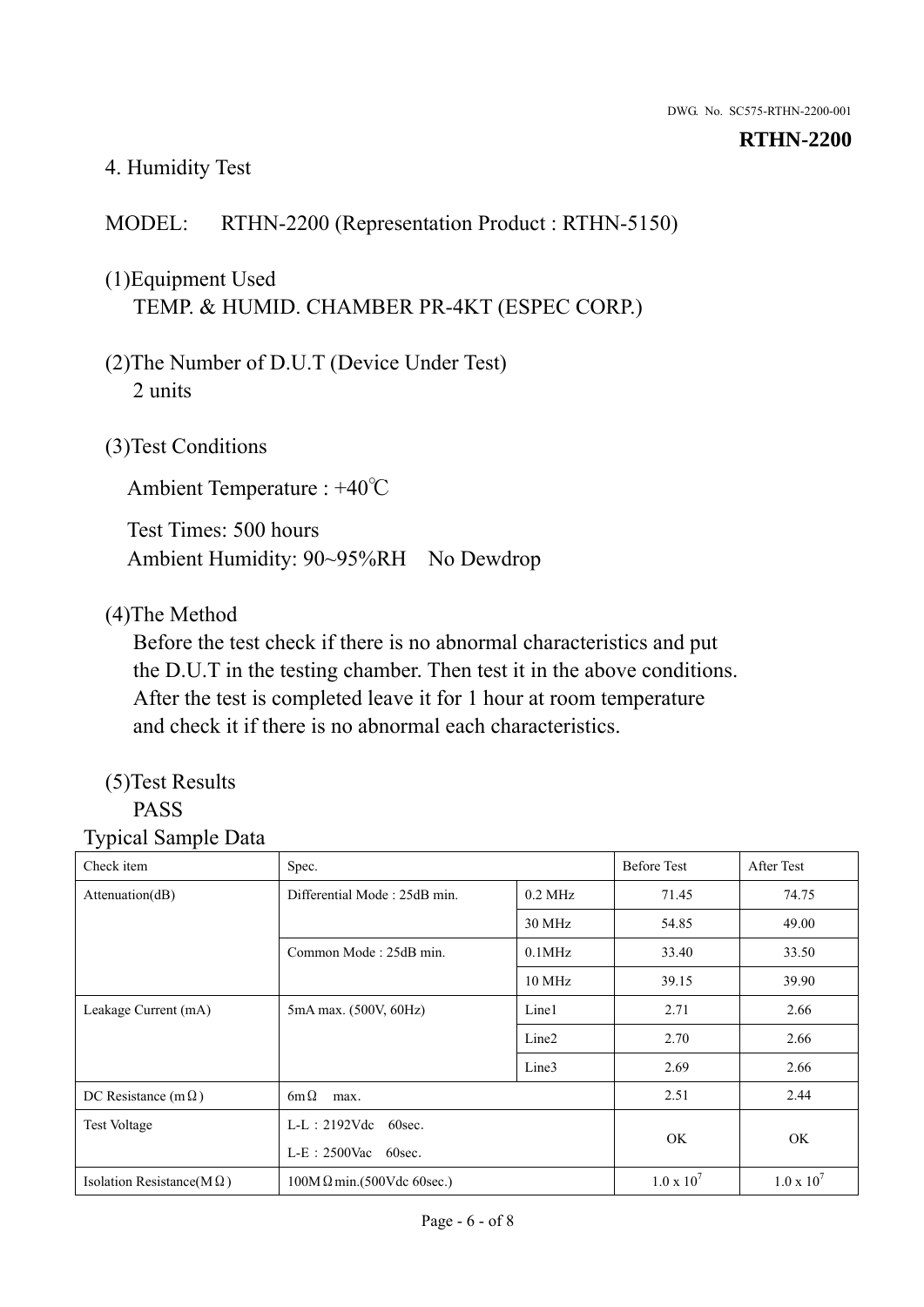### 5. High Temperature Resistance Test

### MODEL: RTHN-2200 (Representation Product : RTHN-5300)

## (1)Equipment Used TEMPERATURE CHAMBER PHH-300 (ESPEC CORP.)

- (2)The Number of D.U.T (Device Under Test) 2 units
- (3)Test Conditions

Ambient Temperature : +50℃

Test Times: 500 hours Operating: DC 300A

### (4)The Method

Before the test check if there is no abnormal characteristics and put the D.U.T in the testing chamber. Then test it in the above conditions. After the test is completed leave it for 1 hour at room temperature and check it if there is no abnormal each characteristics.

#### (5)Test Results PASS

| Check item                        | Spec.                                              |                   | <b>Before Test</b>  | After Test          |  |
|-----------------------------------|----------------------------------------------------|-------------------|---------------------|---------------------|--|
| Attenuation(dB)                   | Differential Mode: 25dB min.                       | $0.2$ MHz         | 75.80               | 78.15               |  |
|                                   |                                                    | 30 MHz            | 34.25               | 38.60               |  |
|                                   | Common Mode: 25dB min.                             | $0.5$ MHz         | 34.15               | 34.40               |  |
|                                   |                                                    | 6 MHz             | 38.60               | 29.55               |  |
| Leakage Current (mA)              | 5mA max. (500V, 60Hz)                              | Line1             | 2.72                | 2.65                |  |
|                                   |                                                    | Line <sub>2</sub> | 2.72                | 2.66                |  |
|                                   |                                                    | Line3             | 2.72                | 2.66                |  |
| DC Resistance (m $\Omega$ )       | $2m\Omega$<br>max.                                 |                   | 1.02                | 0.99                |  |
| <b>Test Voltage</b>               | $L-L: 2192Vdc$<br>60sec.<br>$L-E$ : 2500Vac 60sec. |                   | OK                  | OK                  |  |
|                                   |                                                    |                   |                     |                     |  |
| Isolation Resistance(M $\Omega$ ) | $100M\Omega$ min.(500Vdc 60sec.)                   |                   | $1.0 \times 10^{7}$ | $1.0 \times 10^{7}$ |  |